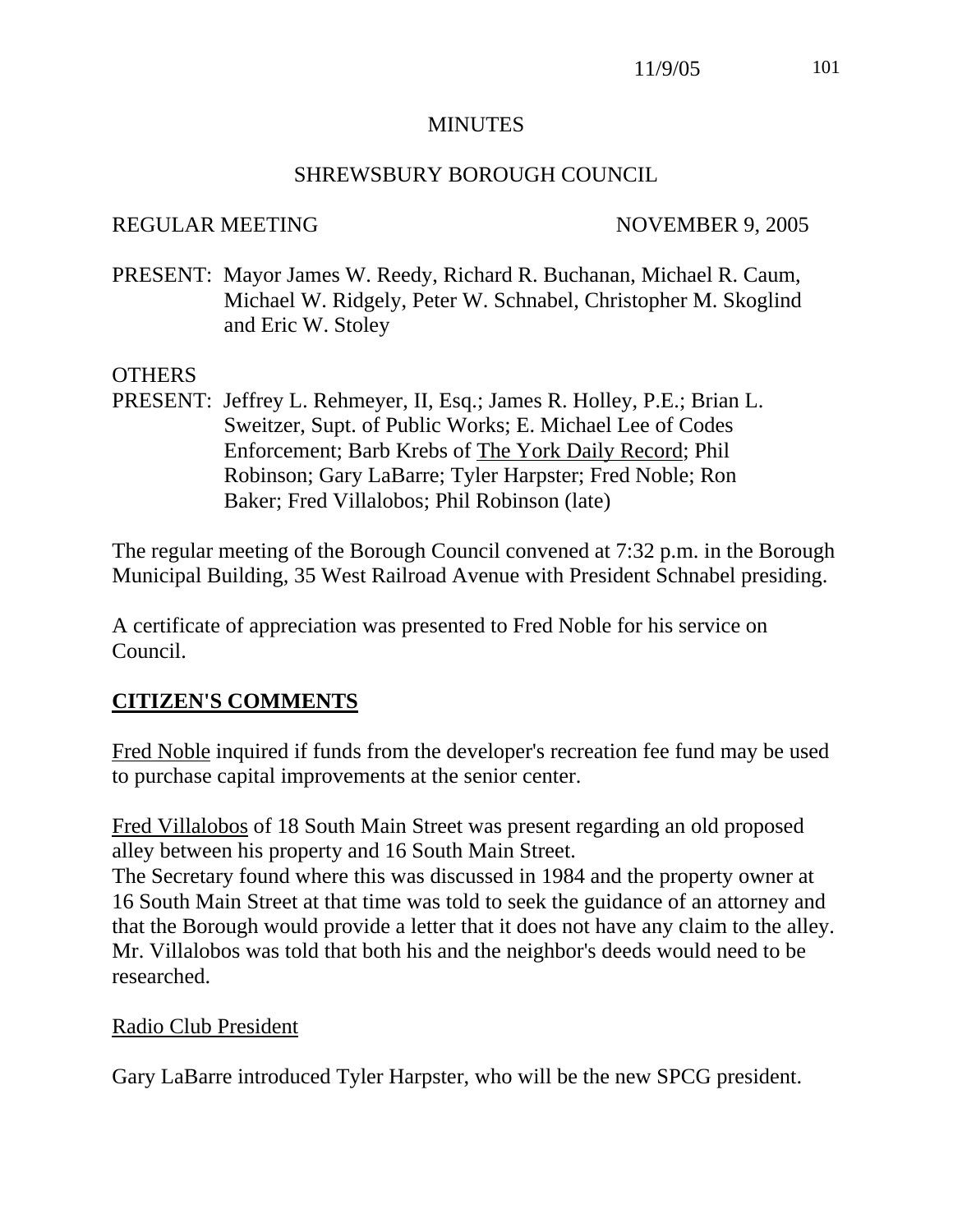Mike Cadden stated the fire company's call volume is 68 calls over last year at this time with a total of 750 calls to date. Decreased fund raising efforts are slowly taking place as volunteers spend more time in training and less time with their families.

Rick Goldberg of Ryan Homes was present regarding the non-issuance of sewer permits for homes they are building in Shrewsbury Township. Their EDUs were transferred to them by the property owner who had purchased them several years ago. Ryan has paid approximately \$4,500.00 per EDU. Since the EDUs were transferred and purchased privately, and not purchased through the Township at a fee not in compliance with Act 57, the consensus of Council was to grant the issuance of a total of 17 permits to Ryan Homes. Discussion was continued under Water and Sewer Report.

Ron Baker of Crosswind Drive stated he has some information to hand in to the office on the speed awareness program. He also needs another sign.

# **APPROVAL OF MINUTES**

- E. Stoley moved to approve the minutes of the October 12 meeting.
- R. Buchanan seconded. The motion carried with all in favor.

# **APPROVAL OF EXPENDITURES AND REPORT OF ACCOUNTS**

M. Ridgely moved to approve the September expenditures and report of accounts. E. Stoley seconded. The motion carried with all in favor.

# **BILLS**

The bill list was presented for October: General account: check numbers 7032 thru 7100 totaling \$290,674.30; water account: check numbers 3370 thru 3403 totaling \$34,455.78; sewer account: check numbers 2863 thru 2897 totaling \$29,460.17; highway aid account: check 648 for \$637.60. Total disbursements \$355,227.85.

M. Ridgely moved to approve the bill list for October.

C. Skoglind seconded. The motion carried with all in favor.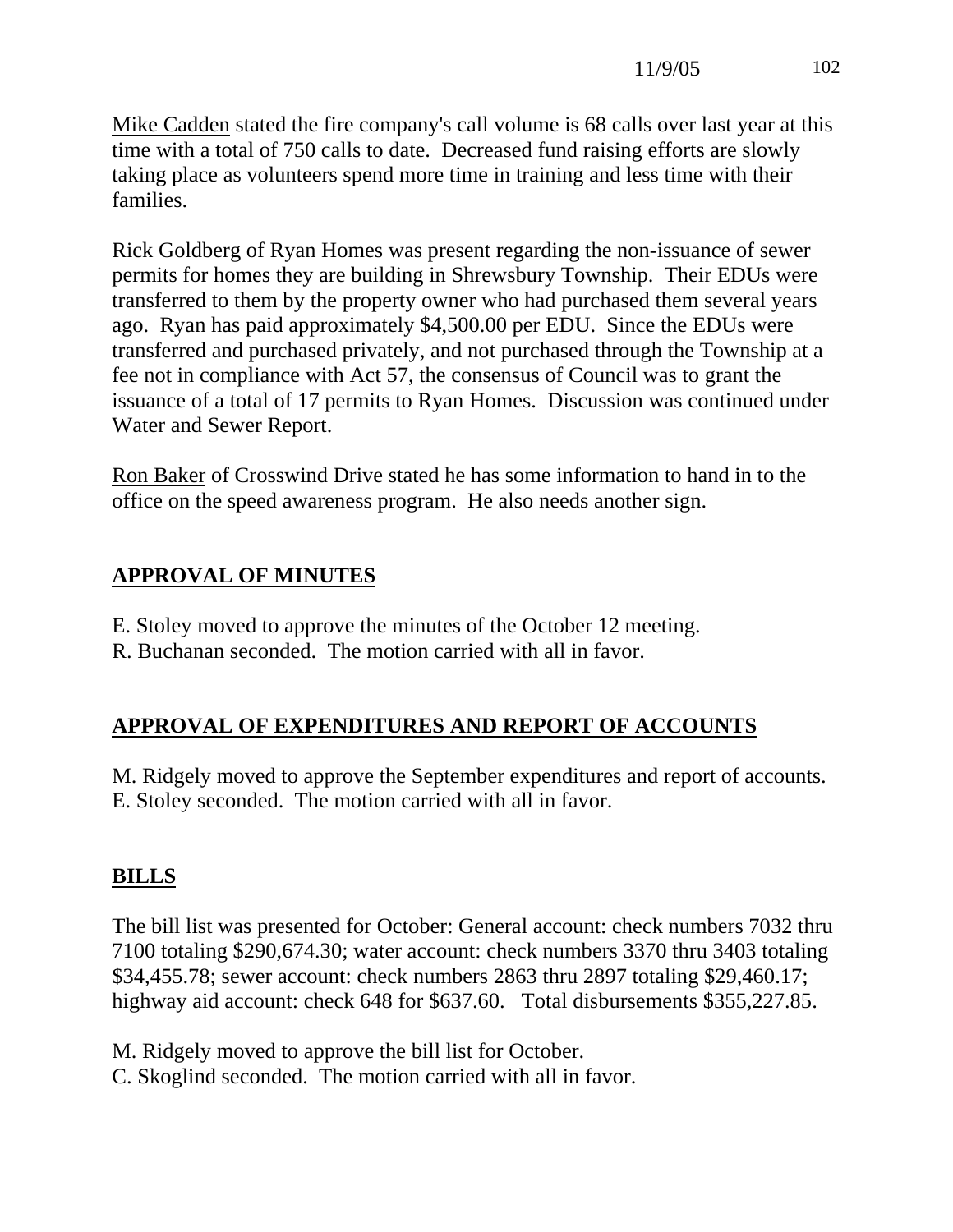# **SUBDIVISION AND LAND DEVELOPMENT BUSINESS**

#### Valley View Grove Letter of Credit

Eng. Holley concurs the letter of credit may be reduced by an amount of \$86,353.85 leaving a balance of \$81,356.00.

E. Stoley moved to approve the reduction of the letter of credit by an amount of \$86,353.85 leaving a balance of \$81,356.00. R. Buchanan seconded. The motion carried with all in favor.

#### Sign Heathcote Glen Final Plan

The plan that was approved on August 10 was signed.

## **REPORTS**

#### **Codes Enforcement** – E. Michael Lee

Several enforcement notices were sent and most of the properties are now in compliance. Mike is sending the owner of the detention pond on Kratz Road a notice to clear the debris from the pond. Mike said he met with Robert Shaub to go over the Weaver Precast plan and Bob is satisfied with the plan. Once the plan is signed and recorded Mike will ask for a copy for Bob.

#### **Executive Session**

An executive session was called at 8:00 p.m. to discuss pending litigation. The meeting was resumed at 8:21 p.m.

#### **Water & Sewer** – Richard R. Buchanan

#### Sewer EDUs

Discussion on Ryan Homes sewer permits continued. The Borough's position is that we will not issue permits for EDUs that were paid for not in compliance with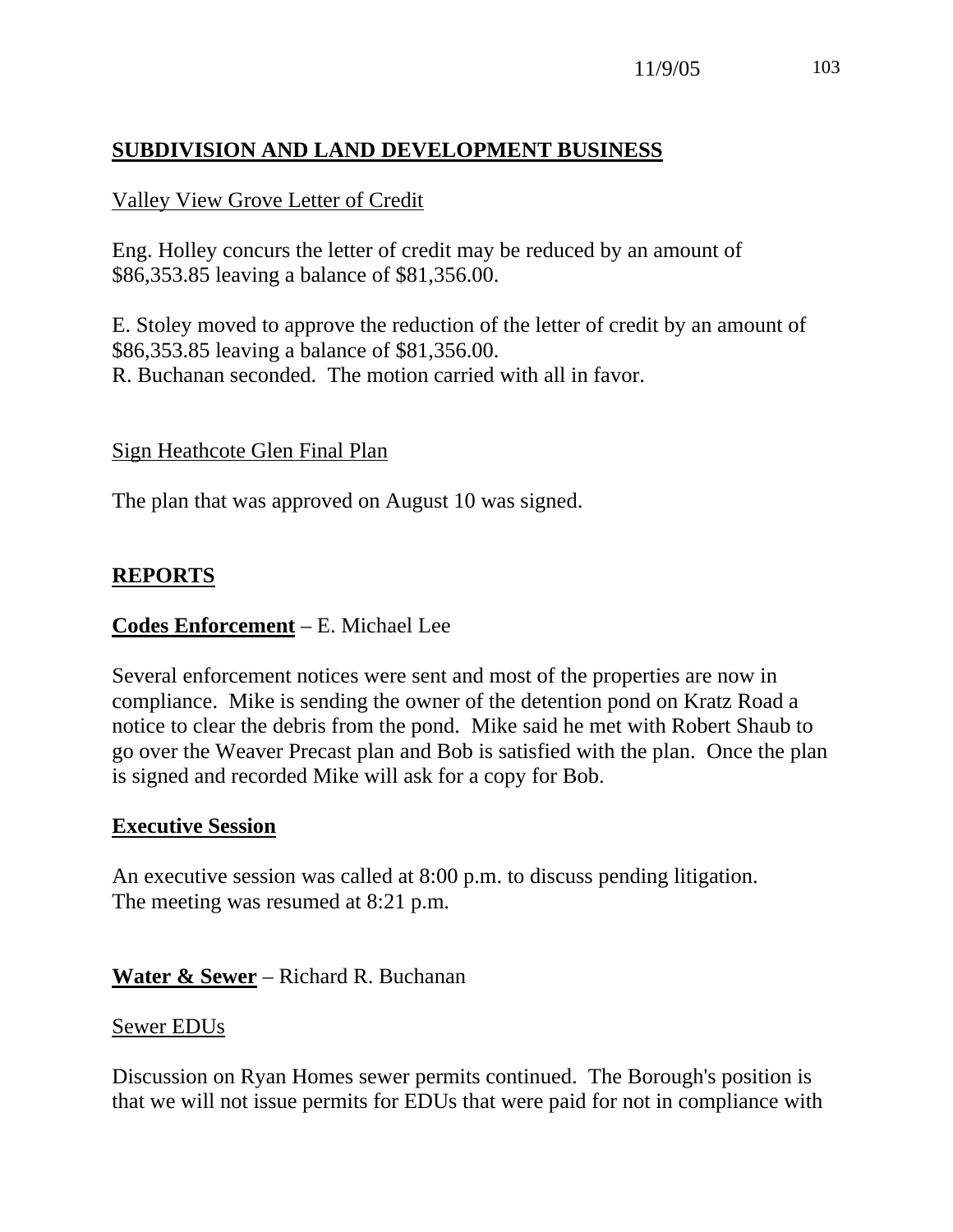Act 57. The Borough needs to protect itself from liability from anyone purchasing EDUs that are in excess of what is allowed under State law.

R. Buchanan moved to grant the sewer permits to Ryan Homes for a total of 17 permits that were purchased in a private sale/transfer at a cost of \$4,500.00 each from the original EDU holder.

M. Ridgely seconded. The motion carried with all in favor.

#### **Greasetraps**

The Shrewsbury Commons management group has contacted B. Sweitzer about televising the lines in the shopping center to determine the main offenders.

#### Presidential Heights Sewer Customers

There are approximately 130 customers who do not have a Borough meter and we were able to read them using a reader provided by the York Water Company. The York Water Company is changing their meters to the radio read method and our radio read gun will not read their meters and the York Water Company will not provide us with a meter reader as they cost between \$10,000.00 and 15,000.00.

A letter will be sent to the property owner, developer and The York Water Company that when a home is sold that does not have a Borough meter, that a meter will need to be installed or the home goes on a flat rate. When a home is sold, it will automatically go on a flat rate until the owner installs a Borough meter.

## Rutter's/Mason Dixon Restaurant Sewer Lateral

A blockage was recently removed from the lateral at 615 South Main St. because of extreme grease buildup. The restaurant did not have their greasetrap paperwork for the years 2004 and 2005. A video showed 1" thickness of buildup. The fee schedule for fines will be first offense: \$500.00; second offense: \$750.00; and third and subsequent offenses \$1,000.00 each. In all instances, the costs of clean-up, time and inspections will be billed out to the owner. The frequency of inspections will also be increased.

R. Buchanan moved to authorize Sol. Rehmeyer to prepare a written policy as to the fine schedule, \$500.00, \$750.00 and \$1,000.00 plus payment of clean up costs, inspection time, with clean-up done under the supervision of the Public Works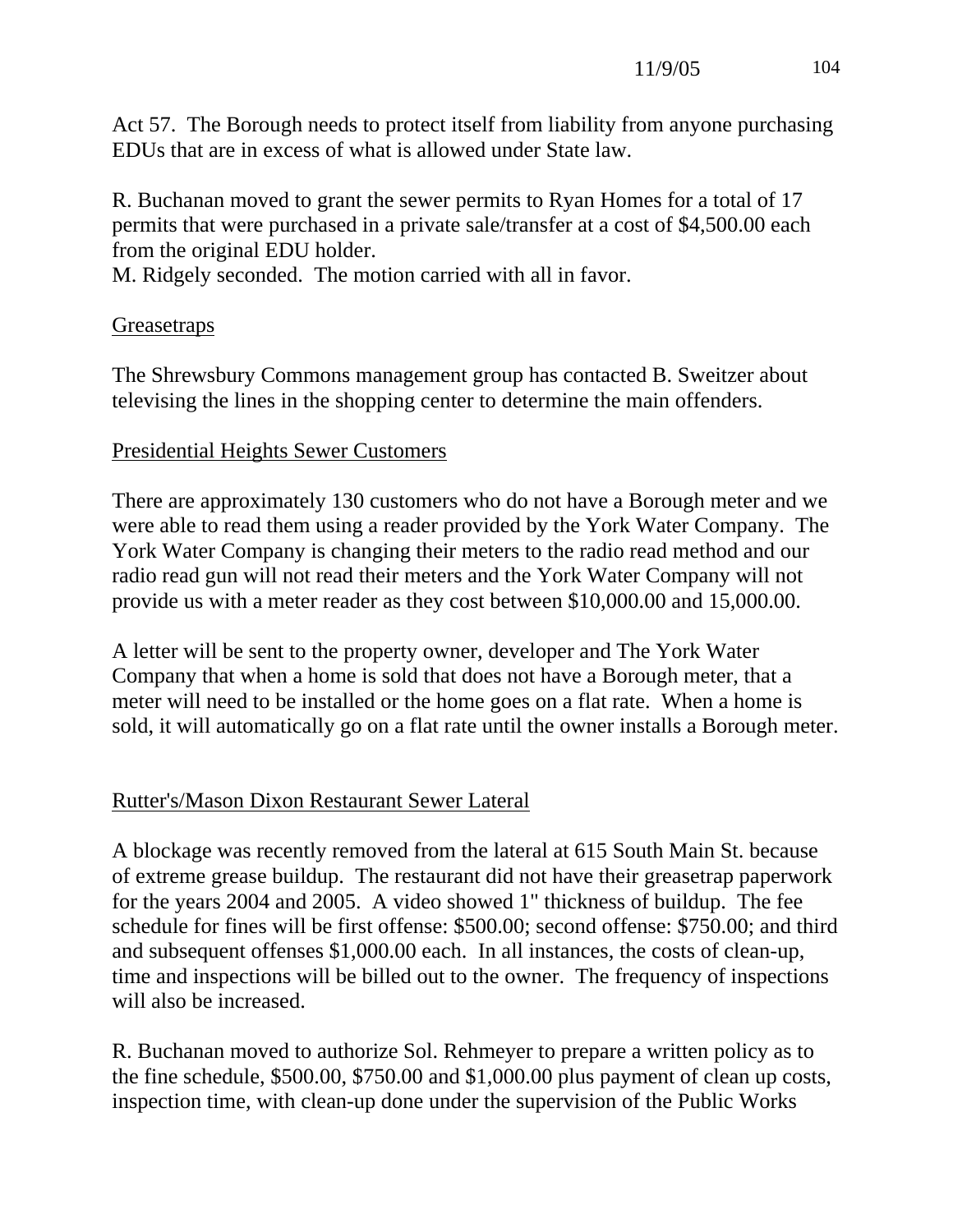Department with inspections being done at least once a quarter. All fine monies and costs are to be returned to the Borough.

C. Skoglind seconded. The motion carried with all in favor.

C. Skoglind added that a letter be sent to each grease trap customer with a copy to the owner of the property.

E. Stoley seconded. The motion carried with all in favor.

# **Public Roads & Lighting** – Christopher M. Skoglind

## **Street Cut Permits**

The final version of the ordinance will be prepared for the next meeting.

## Work Zone Regulations

There are new Statewide regulations for traffic control which means we will need to upgrade some of our equipment at an approximate cost of \$1,300.00.

C. Skoglind moved that updated equipment be purchased at a cost not to exceed \$1,300.00.

E. Stoley seconded. The motion carried with all in favor.

## East Church Avenue

The Borough is insisting that our section of East Church Avenue will be patched/paved good enough for plowing this winter. (Discussed later when Phil Robinson arrived.)

# **Public Lands & Buildings and Finance** – Michael W. Ridgely

## Tentative and Final 2006 Budget Adoption

The tentative budget will be adopted on December 14 and the final budget will be adopted on December 28.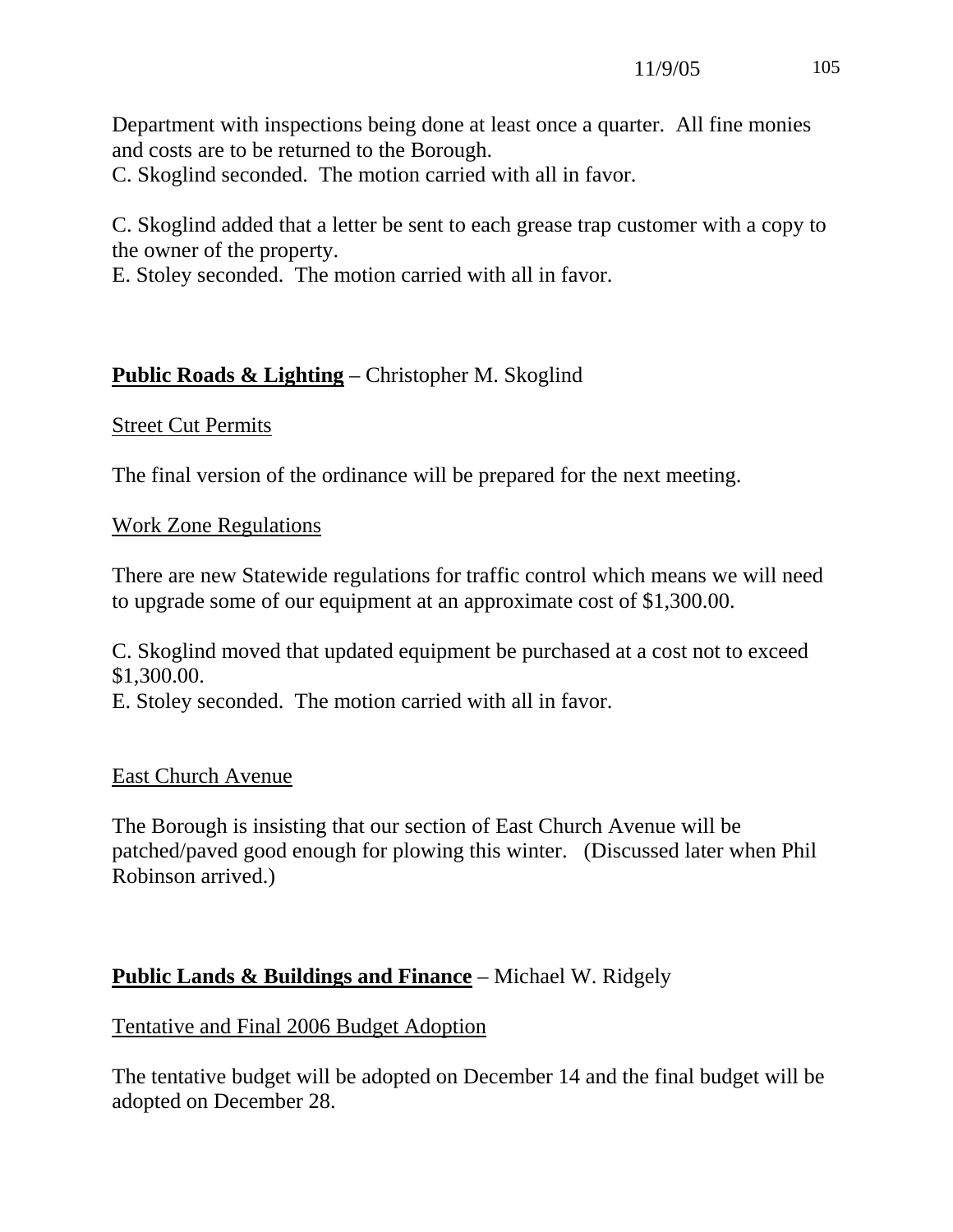## Reorganizational Meeting

The first meeting in January will be on Tuesday, January 3.

## Public Works Garage Driveway

Cost estimates to pave the new driveway range from \$15,000.00 to \$27,450.00.

E. Stoley moved to go with the quote of Shrewsbury Township up to \$20,000.00 to pave the driveway at the new garage. M. Ridgely seconded. The motion carried with all in favor.

## Playground Parking Lot

The parking lot is scheduled to be paved next year and should have 50 parking spaces and 30 spaces at the Scout house, payable from PLGIT recreation fee funds.

## Recreation Funds

Council felt the use of developer-paid recreation fees is a mismatched use of those funds to purchase equipment for the senior center. Expenses should be kept on Borough property.

# **ENGINEER'S REPORT**

# Gatewood Drive Storm Sewer Work

A recommendation of payment to McElroy Contractors in the amount of \$27,217.00 was presented for payment.

C. Skoglind moved to pay the amount of \$27,217.00 to McElroy Contractors. M. Ridgely seconded. The motion carried with all in favor.

## Pumphouse Wells

The final inspection by DEP will be Thursday, November 17 at 9:30 a.m.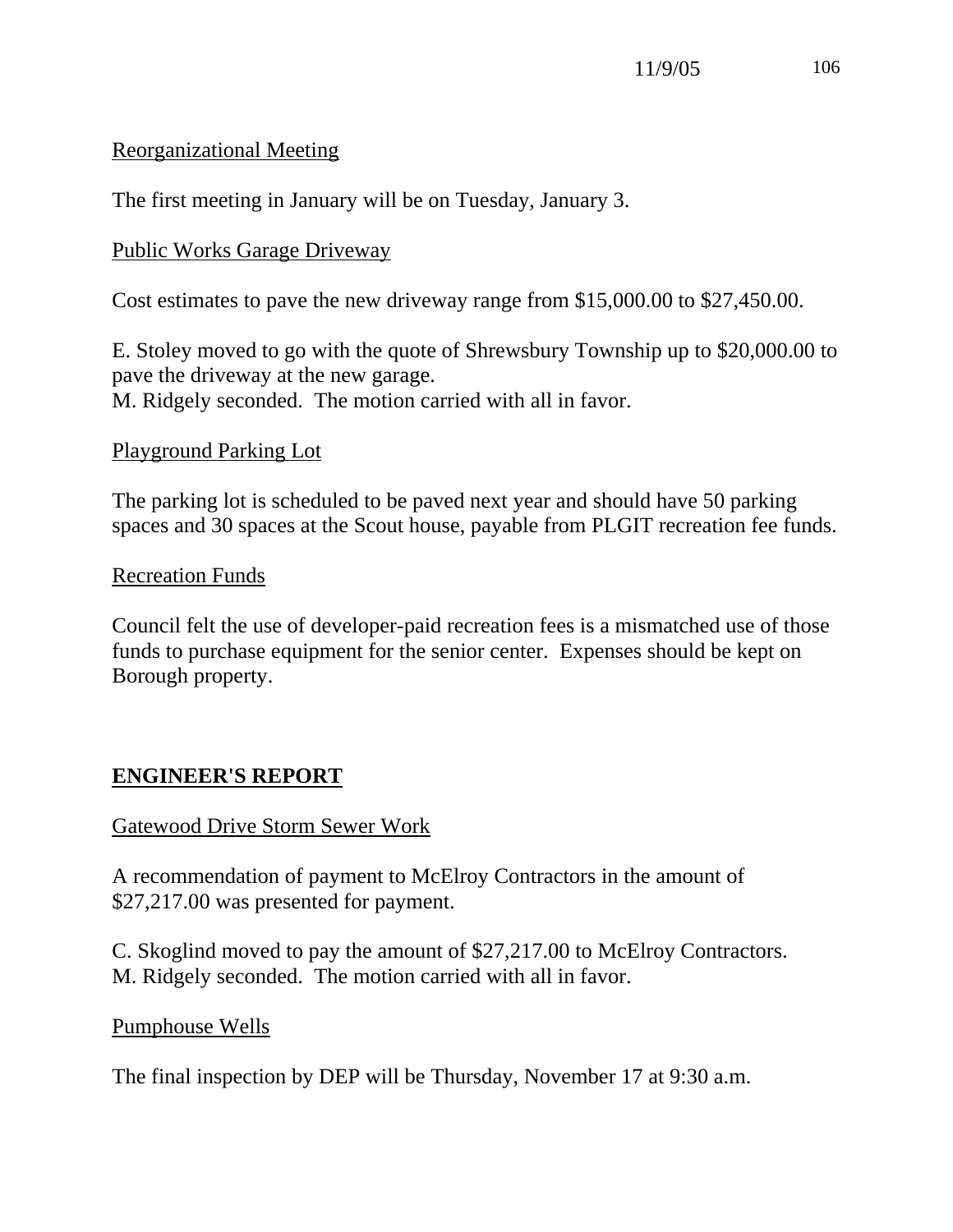## Forest Lakes EDU Cost Analysis

The Township responded with a cost analysis of the fee they charged for the Forest Lakes development when 29 connections were made in 1996. Eng. Holley feels that continuing to collect tapping fees beyond the imposition of the sewer project costs from 1996 appears to be a problem. Collection of sewer tapping fees in other parts of the Township based upon the costs associated with the Forest Lakes development appears to be inappropriate. Updating the capacity component without subtracting debt also appears to be a problem.

## Kinsley Sewer Work 2004

Eng. Holley recommends payment to Kinsley Construction for Southern Farms 2004 sewer work in the amount of \$6,733.33.

R. Buchanan moved to pay the amount of \$6,733.33 to Kinsley Construction. M. Ridgely seconded. The motion carried with all in favor.

## 2006 Street Work

C. Skoglind asked Eng. Holley to begin work on the bid process for the 2006 road work to resurface Whitcraft Lane and Kratz Road.

## East Church Avenue

Phil Robinson stated he is aware of the Borough's concerns and that he will be in touch with Fitz and Smith daily until our portion of the road is improved so that we may plow it this winter. Next year, the road will be paved from curb to curb.

## Covington Ridge III Plan

The plan was not recorded as the bonding was not in place. The 90 days expired on November 8 and the bonding was approved today.

E. Stoley moved to re-approve and re-sign the plan pursuant to the previous approvals and waivers.

M. Caum seconded. The motion carried with all in favor.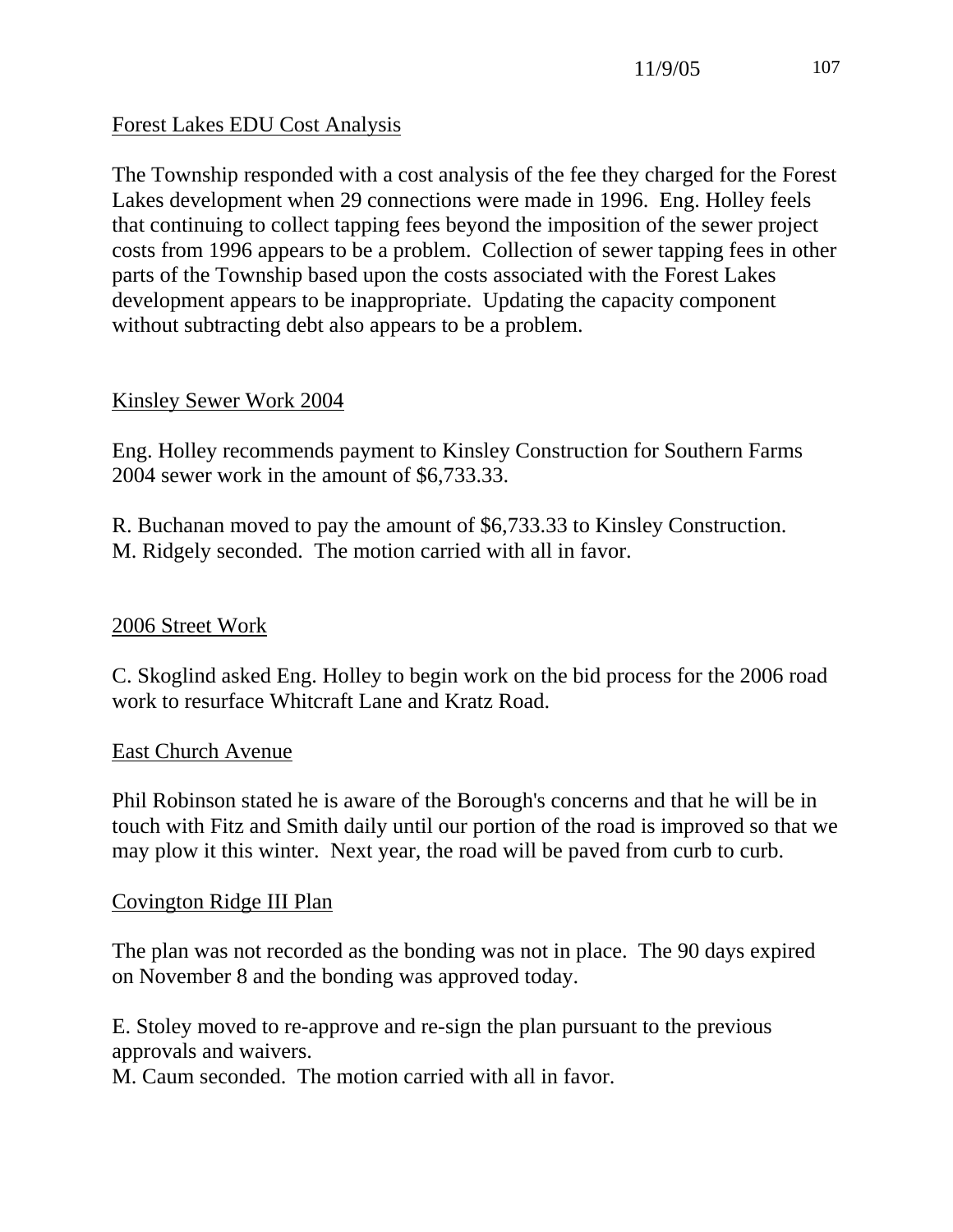# **SOLICITOR'S REPORT**

## Grim's Glass & Plastics, Inc.

M. Ridgely moved to accept the Consent Agreement that has been tentatively approved by Grim's Glass & Plastics, Inc. with clarification of the buffer issue under the direction of the Borough Engineer.

E. Stoley seconded. The motion carried with R. Buchanan opposed.

## I-83 Rest Stop EDU Issue

PennDOT is concluding the study of the 2003 peak usage. PennDOT is discussing the possibility of paying the equivalent of 19 EDUs. We feel they need to purchase more.

## Municipal Deicing Material Contract

Sol. Rehmeyer will contact Atty. Solymos regarding the contract.

## York County Planning Commission Block Grant Extension

An Amendatory Contract for the stormsewer mapping project extension until June, 2006 was received.

- E. Stoley moved to execute the extension contract.
- C. Skoglind seconded. The motion carried with all in favor.

# York Area Tax Bureau Resolution/Agreement

C. Skoglind moved to adopt Resolution #2005-8 which adopts the Joint Agreement of Participating Municipalities and School Districts with respect to the York Adams Tax Bureau.

E. Stoley seconded. The motion carried with all in favor.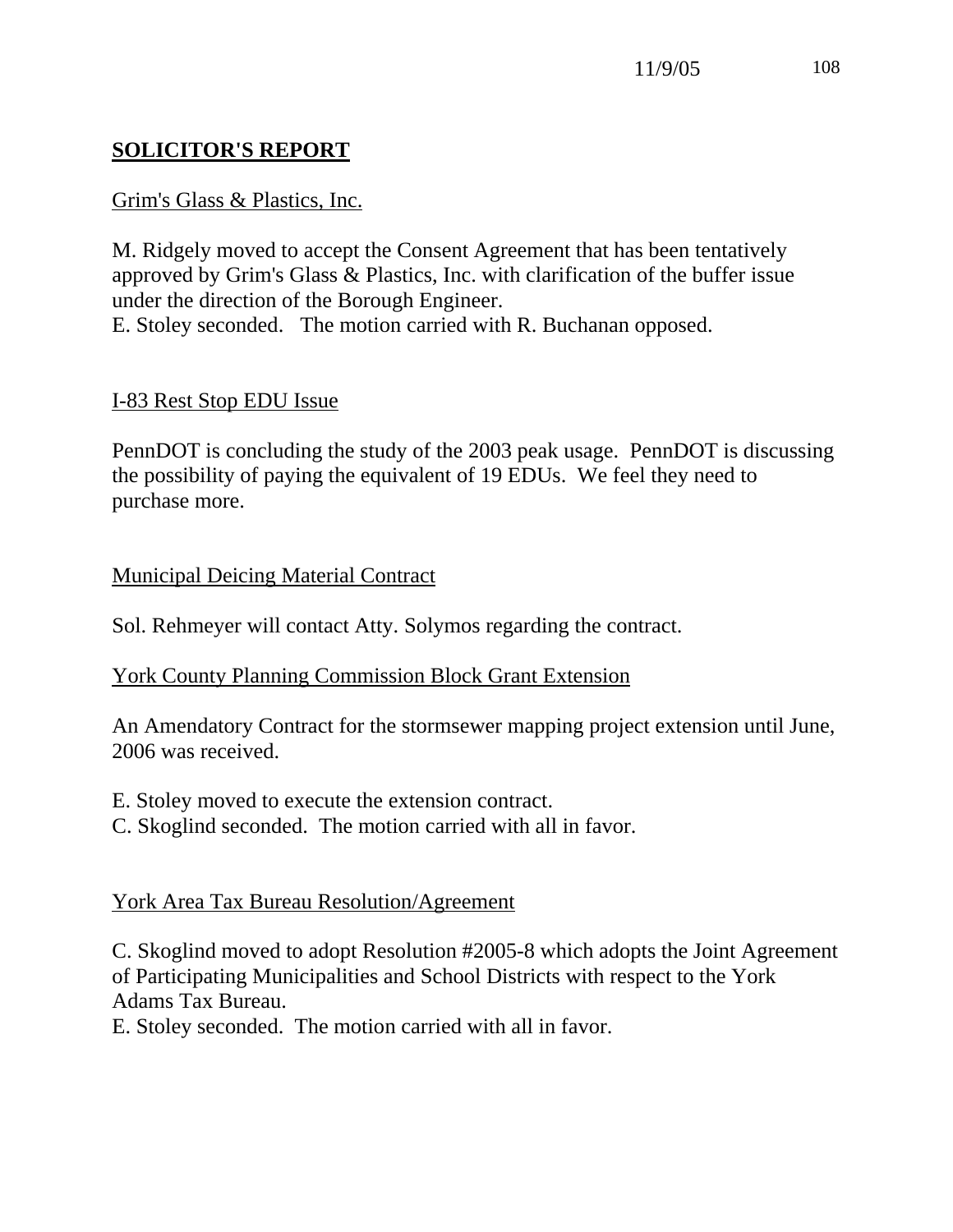# **Public Safety, Welfare and Personnel** – Michael R. Caum

## Office Hours

Effective January 1, the office will stay open through lunch and close at 4:00 p.m.

#### Pension Actuary/Investments

We received notice from Principal Financial that their fee for 2006 will almost double at \$15,000.00. R. J. Hall has set up a meeting for November 30 with C. Skoglind and the Secretary to discuss other options.

## **Secretary's Report** – Cindy L. Bosley

## On-line Training Utility Billing

The Secretary asked permission to close the office from 9:00 a.m. to 1:00 p.m. on Tuesday November 15 for on-line utility billing training. Permission was granted.

#### Tree Lighting Ceremony

Starbucks would like to provide free coffee during the tree lighting ceremony. Permission was granted.

## Length of Council Meetings

We need to think of solutions to try to end the meetings by 10:30 p.m. Discussion was held on possible solutions.

C. Skoglind moved to start the meetings at 7:00 p.m. and that the meetings last no longer than 11:00 p.m. and to make use of the second meeting night. R. Buchanan seconded. After discussion, the motion was withdrawn.

## **York Area Tax Bureau**

# **Subdivision, Land Development and Zoning** – Eric W. Stoley

Open Meeting on Signs, Dual Uses